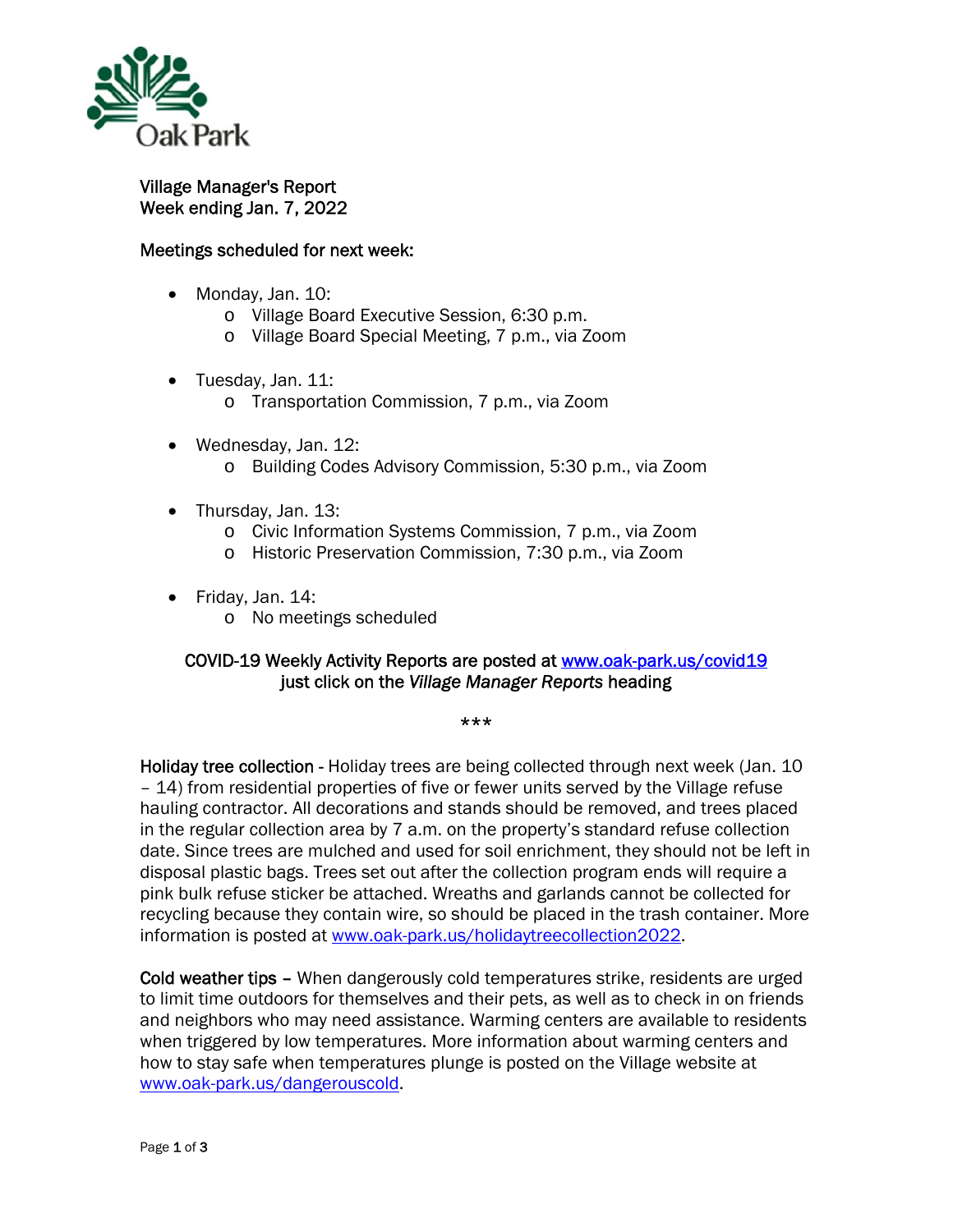930 North Boulevard update - The contractor hired by the owner of the structurally comprised multifamily building at 930 North Blvd. has notified Development Customer Services Department staff that a report and repair plan should be available this month. The firm's engineers have performed the three-dimensional scanning and coring needed to complete an analysis and determine the extent of needed repairs. The apartment building was been vacant since it was declared uninhabitable in October after visible structural support issues and slopping floors were observed in the units. According to the contractor, repair plans could include abandoning the swimming pool to install a new permanent vertical column, a concrete footing at the bottom of the pool or installing a new permanent steel and concrete horizontal column to take the load off of the building's existing structural beams. Staff will continue to work with representatives of the building and provide updates as they become available.

**COVID-19 business grant update –** The Village has approved more than \$750,000 in federal American Rescue Act grants for local businesses and not-for-profit organizations. To date, 171 organizations have received grants. Businesses are eligible to apply for PPE reimbursement and past due rent/mortgage assistance, while non-profits may apply for in PPE reimbursement. More information about the American Rescue Act grant programs, as well as a complete list of grant recipients is posted on the Village website at www.oak-park/covid19grant.

**ZBA action –** The Zoning Board of Appeals this week voted  $6 - 0$  to approve a special use permit to operate a massage service at 1105 Holley Court. The site is within the downtown Oak Park zoning district, which allows massage establishments as special uses. No one argued against the application.

OPRF cancels ribbon cutting – Due to the surge in COVID-19 cases, Oak Park and River Forest High School officials have canceled the Jan. 10 ribbon-cutting ceremony planned for the new cafeteria and student resource center. Limiting unnecessary visitors to the building is an important safeguard as administrators work to keep students in class. School officials say they hope to be able to reschedule an opportunity to share these new spaces with the community at some point in the future.

Sewer inspections - Crews using video technology to inspect sewers took advantage of the holiday break to complete locations near schools to minimize traffic disruptions. Weather permitting, activity on East Avenue between Madison Street and Roosevelt Road was expected to wrap up this week.

Pete's construction update – ComEd crews are scheduled to begin underground work next week in the alley north of Madison Street between Euclid and Wesley avenues for the new Pete's Fresh Market. Notices were mailed this week to addresses that may be affected by the work. Related underground work at Euclid Avenue from Washington Boulevard to the alley north of Madison Street should be completed early next week. Installation of a new utility access hole at 431-427 Euclid Avenue is anticipated to be completed by Jan. 21.